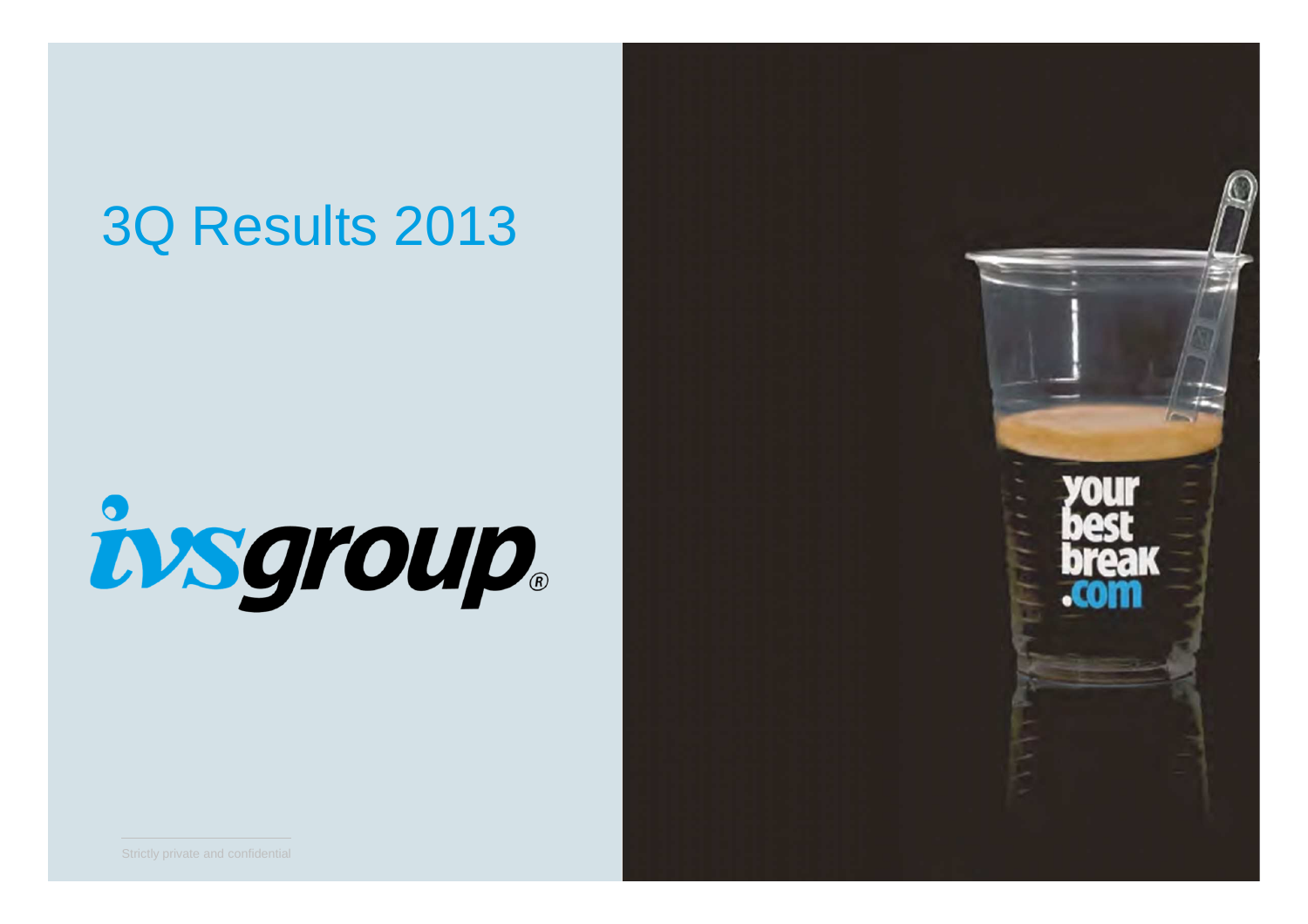#### **Disclaimer**



This presentation is being shown to you solely for your information and may not be reproduced, distributed toany other person or published, in whole or in part, for any purpose.

The information in this presentation could include forward-looking statements which are based on current expectations and projections about future events. These forward-looking statements are subject to risks, uncertainties and assumptions about the Company and its subsidiaries and investments. Including, among other things, the development of its business, trends in its operating industry, and future capital expenditures and acquisitions. In light of these risks, uncertainties and assumptions, the events in the forward-lookingstatements may not occur. No one undertakes to publicly update or revise any such forward-lookingstatements.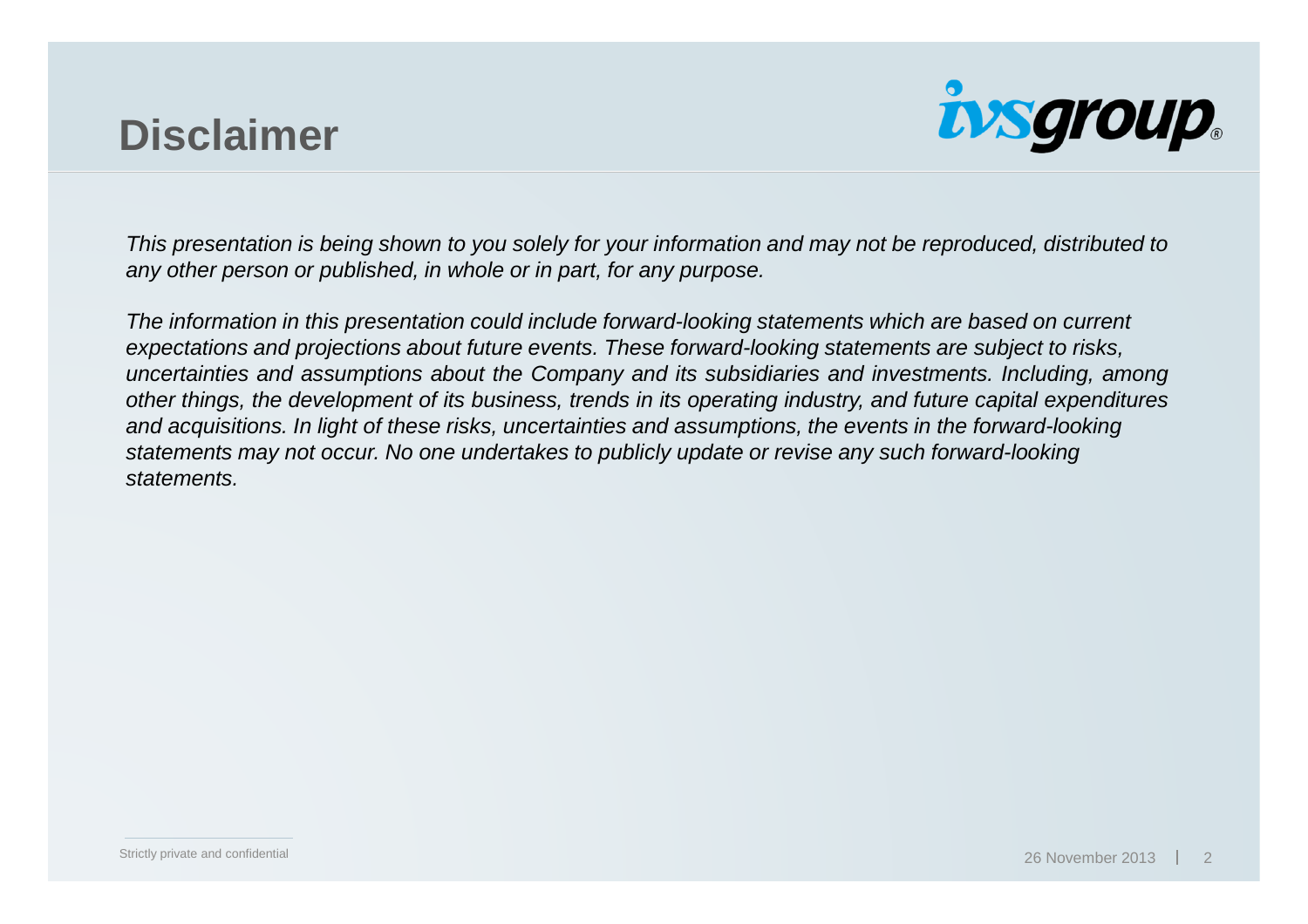#### **3Q 2013 YTD – Highlights**



 In the first nine months of 2013, IVS improved its EBITDA Adj. by € 3.1 mil., mostly due to improvement of the 2012 acquisitions. Current LTM EBITDA Adj. of the company is €63.9 mil.**Actual**Last Year

|                                          | Actual     | Last rear  |     |
|------------------------------------------|------------|------------|-----|
| € '000                                   | 30.09.2013 | 30.09.2012 | Δ   |
| Value of production                      | 230.731    | 218.645    | 6%  |
| <b>EBITDA Adjusted</b>                   | 47.860     | 44.732     | 7%  |
| Margin                                   | 20,7%      | 20,5%      |     |
| <b>EBIT Adjusted</b>                     | 16.561     | 15.245     | 9%  |
| Margin                                   | 7,2%       | 7,0%       |     |
| Net Income Adjusted                      | 8.701      | 7.117      | 22% |
| Net Financial position                   | 189.527    | 170.914    |     |
| Net Financial position / EBITDA Adj. LTM | 2.97x      | 2.77x      |     |
|                                          |            |            |     |

Note: 2012 numbers were adjusted for the merger with Italy 1 Investment, and restated in connection with the acquisition of Fast Service Italia S.r.l. and Selecta Italia S.p.A. Net Income 2013 numbers were adjusted for the extraordinary costs of the anticipated reimbursement of bank debt following the bond issue.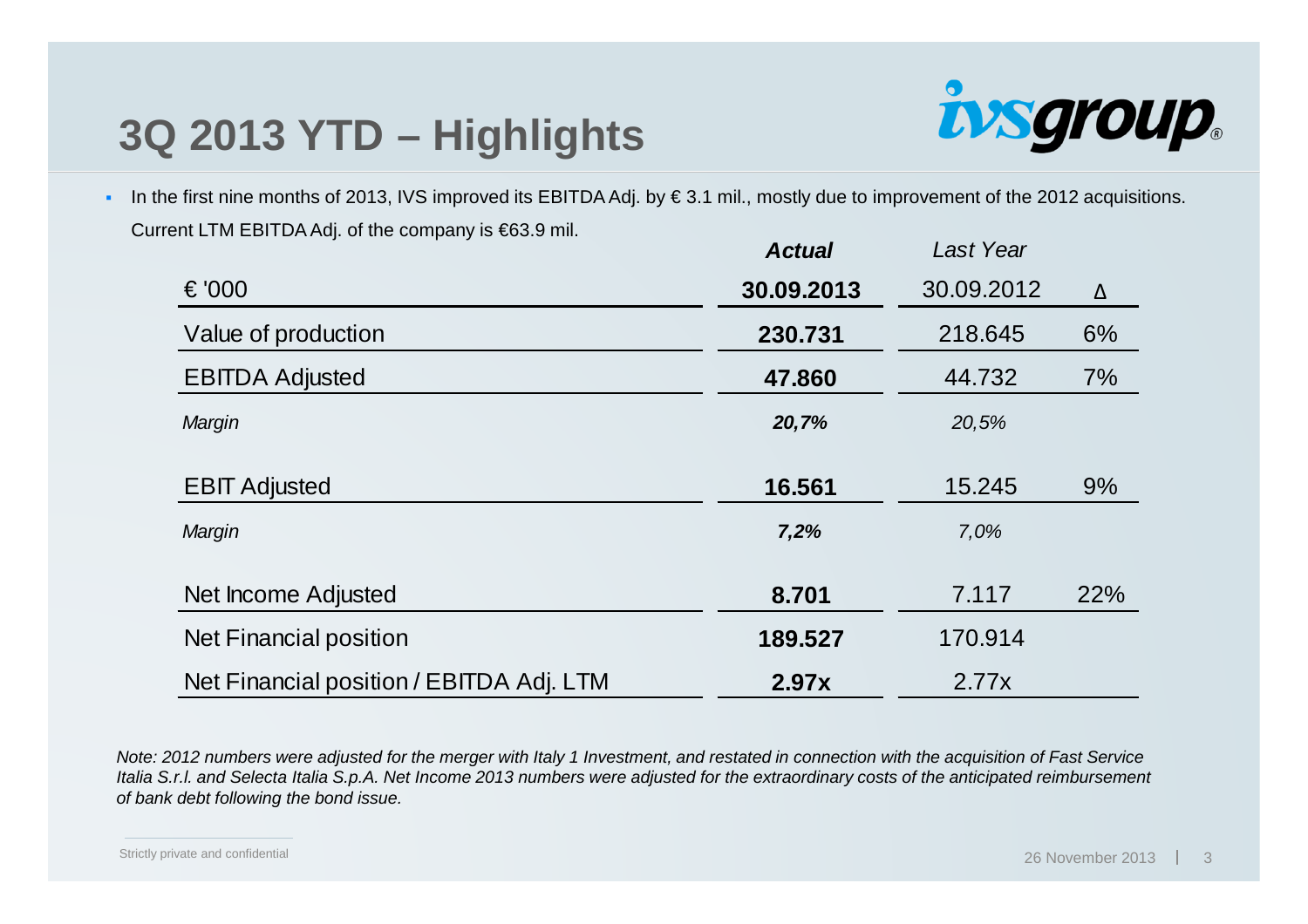#### **3Q 2013 – Macroeconomic view**



| <b>Data</b>               | <b>Update as IVS view</b> | <b>Comment</b>                                                                                                                                                                                                                                                                                                                                         | <b>Source</b>    |
|---------------------------|---------------------------|--------------------------------------------------------------------------------------------------------------------------------------------------------------------------------------------------------------------------------------------------------------------------------------------------------------------------------------------------------|------------------|
| <b>Hours worked</b>       | 2Q 2013                   | The number of hours worked in Italy during the second quarter of 2013 decreased by<br>1.7%, if compared to the second quarter of 2012, but increased by 0.46%, if compared to<br>the first quarter of 2013.                                                                                                                                            | <b>ISTAT</b>     |
| People employed           | 3Q 2013                   | The number of people employed in Italy in September 2013 decreased by 2.14% since<br>September 2012. The number of female employees decreased less than the number of<br>male employees (-1.76% vs -2.42%) from September 2012 to September 2013.                                                                                                      | <b>ISTAT</b>     |
| <b>Employment rate</b>    | 3Q 2013                   | The employment rate in September 2013 in Italy was 55.42%, a value which is lower than<br>September 2012 (56.62%).                                                                                                                                                                                                                                     | <b>ISTAT</b>     |
| Confidence index on firms | 3Q 2013                   | The value of the index in September 2013 is higher than in September 2012 (96.8 vs 87.8).<br>There is a positive trend in the quarter (July: 92.3, August: 93.5, September: 96.8).                                                                                                                                                                     | <b>ISTAT</b>     |
| <b>Prices</b>             | 3Q 2013                   | Prices generally increased by 0.66% from September 2012 to September 2013. Prices of<br>food increased by 1.71% in the same period while prices of transport services remained<br>flat.                                                                                                                                                                | <b>ISTAT</b>     |
| <b>Climate</b>            | 3Q 2013                   | Number of days in 3Q 2013 for which the average temperature was higher than 25°C,<br>were: Rome 43 (vs. 56 in 2012), Bari 23 (vs. 54 in 2012), Milan 11 (vs. 17 in 2012) and<br>Barcelona 40 (vs. 55 in 2012); warmer temperatures in Paris, Nice and Madrid with<br>respectively 6 days (vs. 2 in 2012), 28 (vs. 15 in 2012) and 45 (vs. 27 in 2012). | Wunderground.com |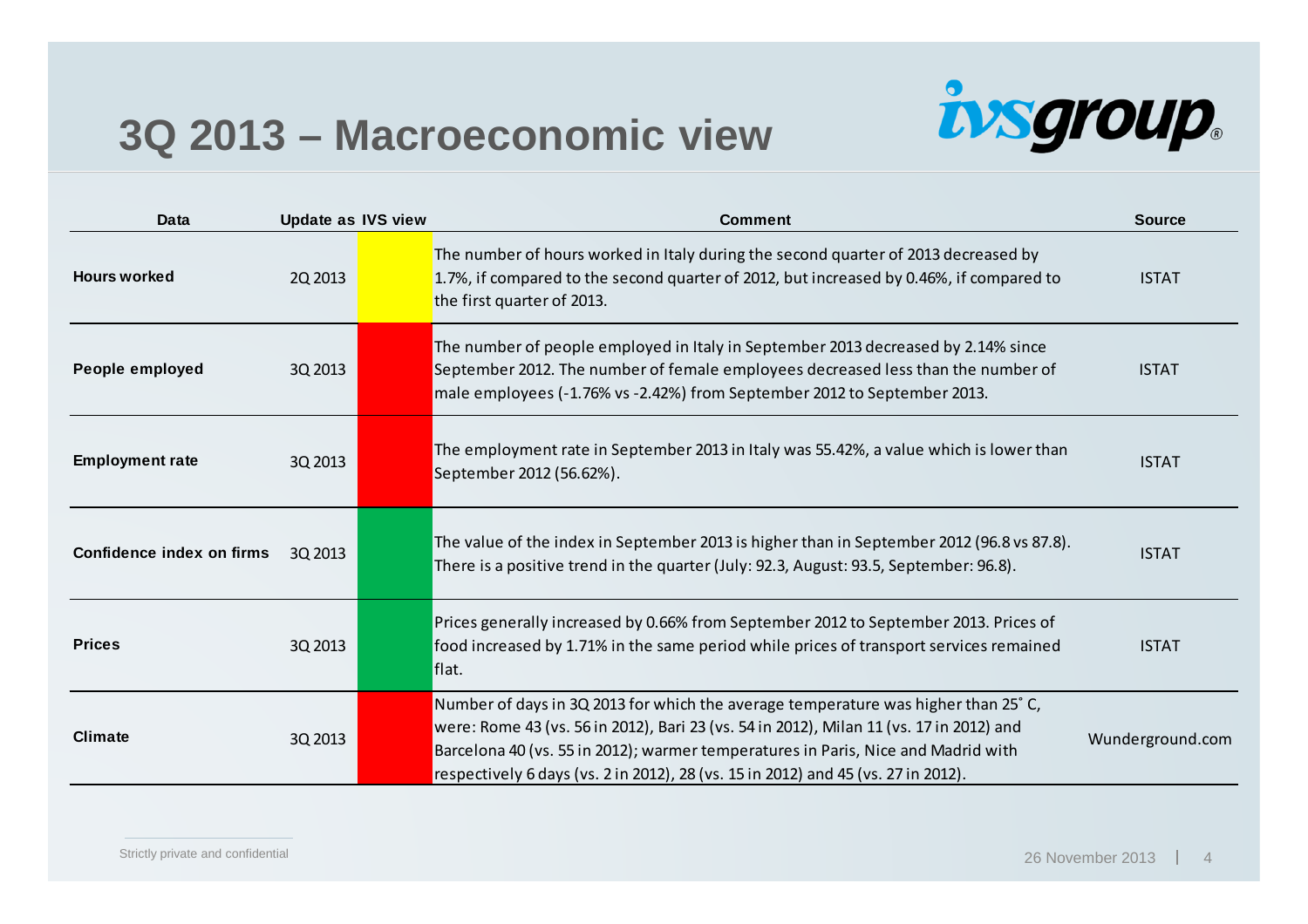#### **3Q 2013 YTD – Value of Production**

**230,731**



€ '000

**218,645**



Italy **France Spain COIN Adjustments and eliminations** 

New Contracts**CROUS** Les services de la vie le Cretei tudiante · Val-de-Marne · Seine-et-Marne Sisal SO.A.CO. Aeroporto di ComisoIENDA<br>PEDALIERA ICIA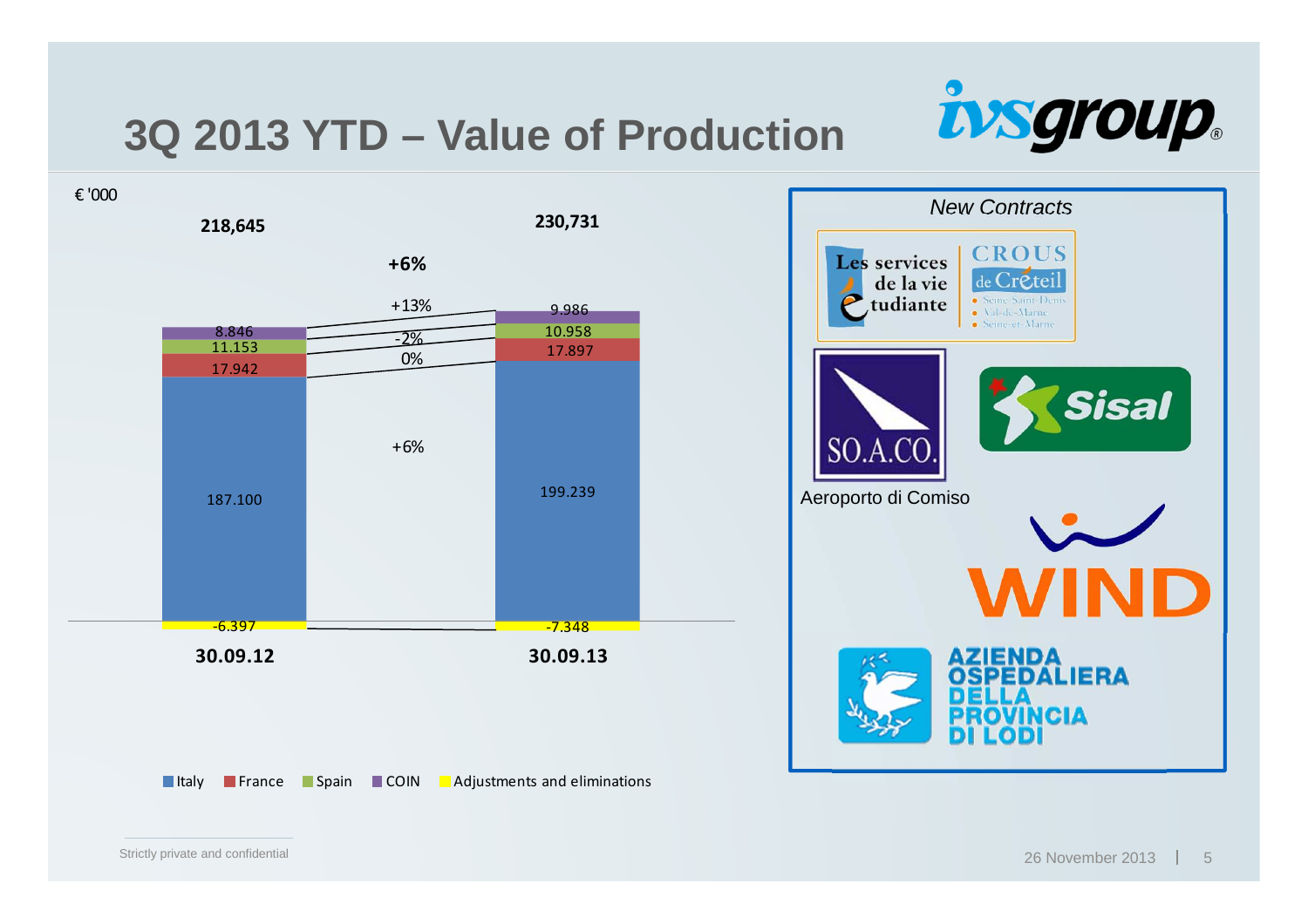#### **3Q 2013 – Price / Volume trend**

IVS increased the ASP by 0.98 cent in comparison with 30.09.2012. Together with thevends acquired through acquisition, IVSincreased sales from vending by 5%.

 Positive commercial effort of IVS resulted inanother quarter of Acquisition Rate <sup>&</sup>gt; Churn Rate





- $\bullet$  Total Vends of the previous Q
- (ramp-up period of 1-2 months is usual in this business);

*ivsgroup.* 

♦ Total Vends of the current Q, net of clients acquired in the previous and current Q.

\*as defined by IVS

Note: Acquisitions of corporates or going-concerns excluded.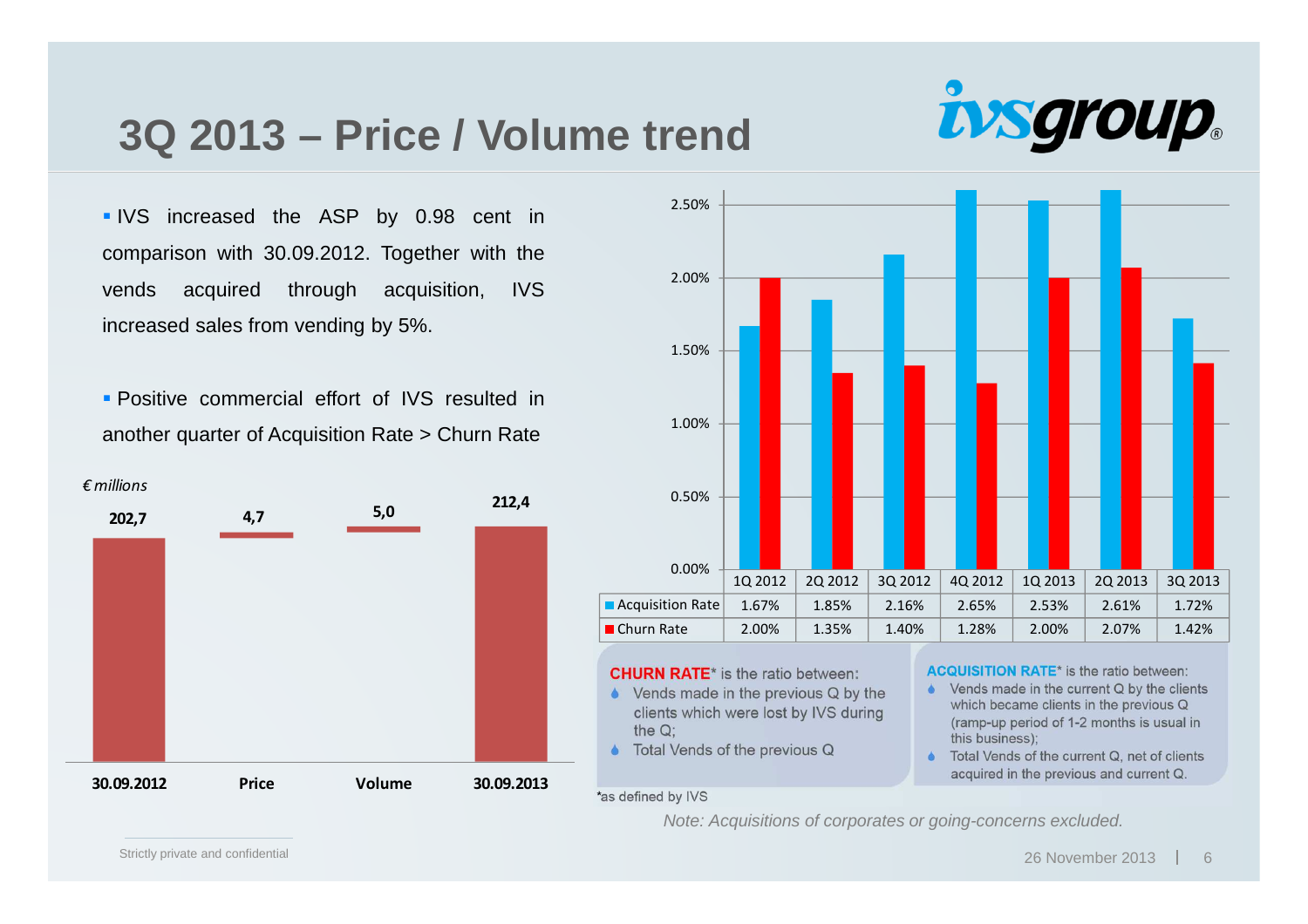#### **KPIs**



| <b>KPI</b>                                     | 2010    | 2011     | 2012     | 30.09.2012      | 30.09.2013 |
|------------------------------------------------|---------|----------|----------|-----------------|------------|
| <b>Business days</b>                           | 238     | 236,9    | 237,6    | 177,6           | 178,1      |
| <b>Units sold (millions)</b>                   | 664     | 638      | 634      | 469,5           | 481,0      |
| Sales per business day (€ thousands)           | 1,107   | 1,117    | 1,156    | 1,141           | 1,193      |
| Average price ( $\in$ cents)                   | 39,70   | 41,47    | 43,29    | 43,17           | 44,15      |
| Cost of sales per unit sold ( $\in$ cents)     | (9, 40) | (10, 93) | (11, 25) | (10, 48)        | (11, 31)   |
| Gross profit per unit sold ( $\in$ cents)      | 30,3    | 30,54    | 32,04    | 32,69           | 32,84      |
| % of technical calls resolved within 8 hours   | 79%     | 86%      | 88%      | 88%             | 90%        |
| <b>EBITDA Adjusted (€000)</b>                  | 57.669  | 59.282   | 60.750   | 44.732          | 47.860     |
| <b>EBITDA Adjusted per business day (€000)</b> | 242     | 250      | 256      | 252             | 269        |
|                                                |         |          |          | <b>Increase</b> | 7%         |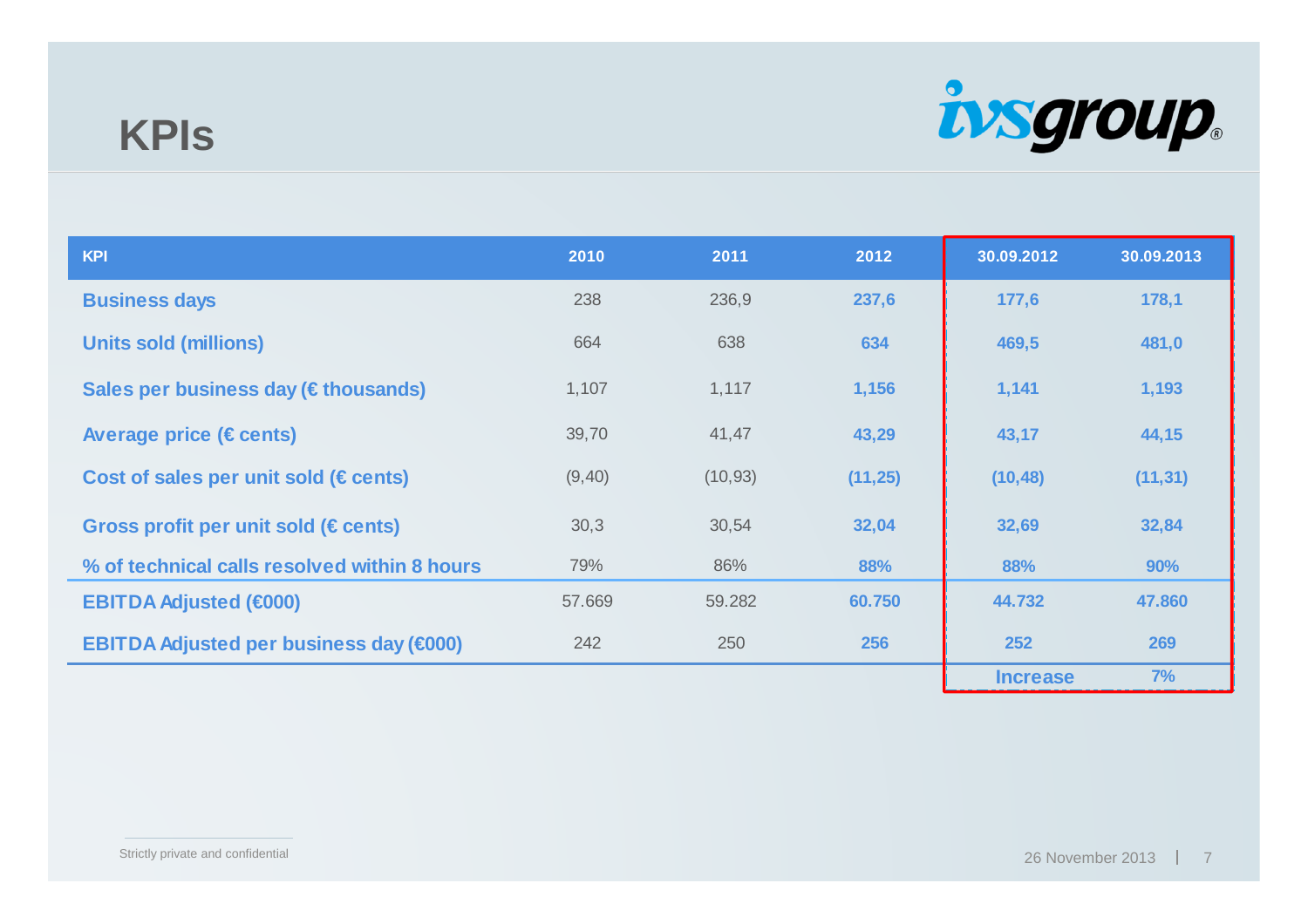#### 3Q 2013 YTD – Income statement



|                                                                   | <b>Actual</b> |      | <b>Last Year</b> |      |        |                                                         |
|-------------------------------------------------------------------|---------------|------|------------------|------|--------|---------------------------------------------------------|
| € '000                                                            | 30.09.2013    | $\%$ | 30.09.2012       | %    | Δ      |                                                         |
| <b>Value of production</b>                                        | 230.731       | 100% | 218.645          | 100% | 6%     | • Service Costs                                         |
| <b>COGS</b>                                                       | (57.634)      | 25%  | (53.579)         | 25%  | 8%     | in line with last year, but<br>higher than expected due |
| Service costs                                                     | (27.159)      | 12%  | (27.641)         | 13%  | (2%)   | to: higher telemarketing                                |
| Personnel costs                                                   | (64.586)      | 28%  | (62.808)         | 29%  | 3%     | for OCS, advertisement                                  |
| Other operating costs                                             | (34.110)      | 15%  | (30.661)         | 14%  | 11%    | related to the translisting,                            |
| Capital gains on property disposal                                | 618           | 0%   | 776              | 0%   | (20%)  | the opening of a bar at the<br>EVS subsidiary           |
| <b>EBITDA Adjusted</b>                                            | 47.860        | 21%  | 44.732           | 20%  | 7%     | • Other Operating                                       |
| Margin                                                            | 20,7%         |      | 20,5%            |      |        | Costs higher than                                       |
| D&A                                                               | (29.508)      | 13%  | (27.950)         | 13%  | 6%     | expected due to<br>redevances, litigation with          |
| Other non-recurring income (expenses)                             | (1.791)       | 1%   | (1.537)          | 1%   | 17%    | former employee, fuel and                               |
| Costs related to extraordinary activity                           | (576)         | 0%   | (26.827)         | 12%  | (98%)  | tools and opening coin<br>new branches                  |
| <b>EBIT</b>                                                       | 15.985        | 7%   | (11.582)         | (5%) | (238%) |                                                         |
| Margin                                                            | 6,9%          |      | (5%)             |      |        | $-D&A$<br>D&A Increased because                         |
| Financial income/(expenses) and changes in derivatives            | (7.030)       | 3%   | (7.761)          | 4%   | (9%)   | of the PPA of Fast<br>Service.                          |
| Extraordinary financial expenses of the anticipated reimbursement | (2.776)       | 1%   |                  |      |        |                                                         |
| Other (taxes and other)                                           | (829)         | 0%   | (367)            | 0%   | 126%   |                                                         |
| <b>NET INCOME</b>                                                 | 5.349         | 2%   | (19.710)         | (9%) | (127%) |                                                         |
| Adjustments (extraordinary costs)                                 | 3.352         | 1%   | 26.827           | 12%  | (88%)  |                                                         |
| <b>NET INCOME Adjusted</b>                                        | 8.701         | 4%   | 7.117            | 3%   | 22%    |                                                         |

Note: 2012 numbers were adjusted for the merger with Italy 1 Investment, and restated in connection with the acquisition of Fast Service Italia S.r.l. and Selecta Italia S.p.A. Net Income 2013 numbers were adjusted for the extraordinary costs of the anticipated reimbursement of bank debt following the bond issue.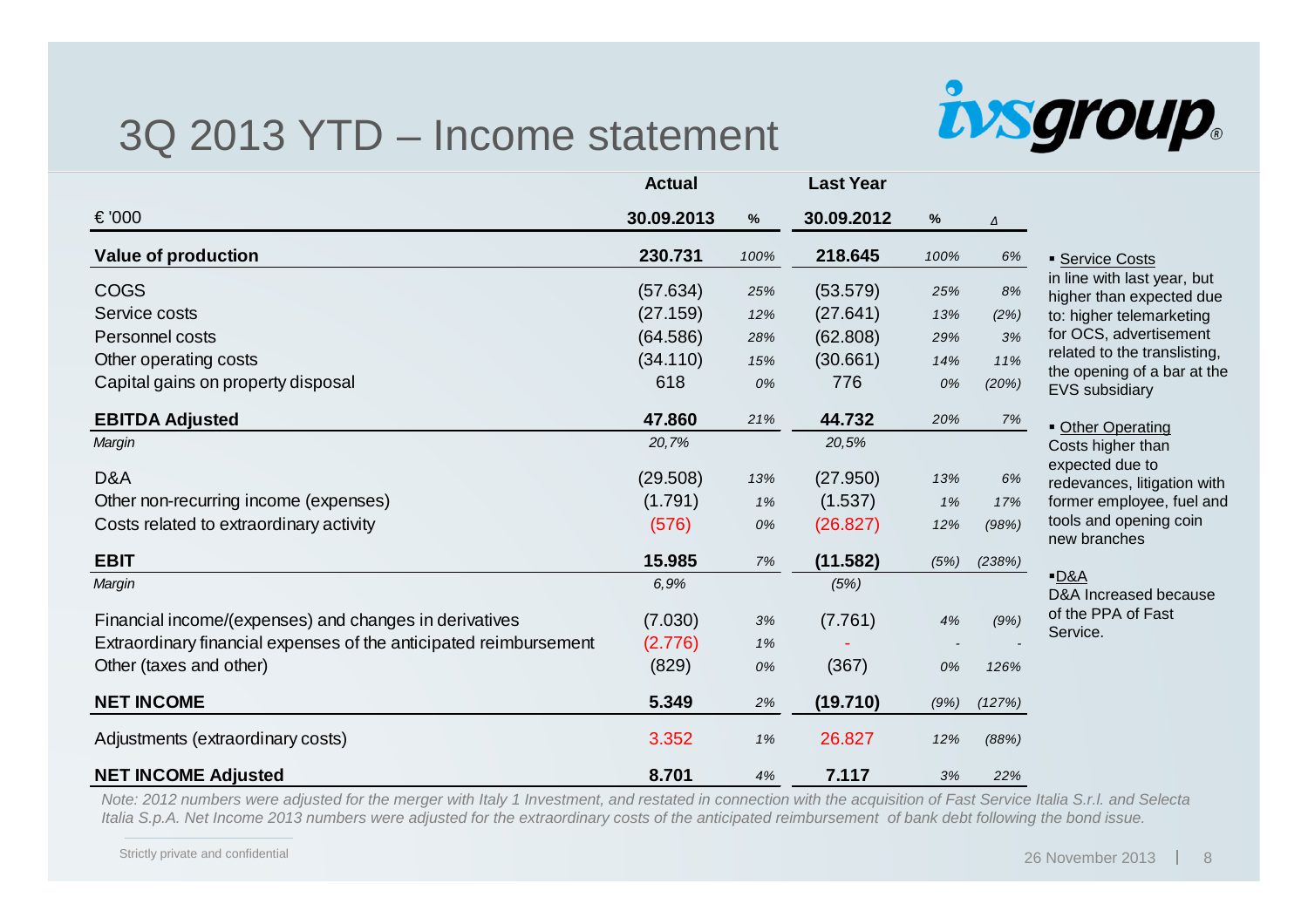#### **3Q 2013 YTD – NWC**



|                            |                                     | Actual     | Last Year |
|----------------------------|-------------------------------------|------------|-----------|
|                            | € '000                              | 30.09.13   | 30.09.12  |
|                            | Accounts receivable                 | 17.073     | 19.431    |
|                            | Days                                | 21         | 25        |
|                            | Inventory                           | 17.655     | 16.796    |
|                            | Days                                | 83         | 85        |
|                            | Accounts Payable (excluding VM)     | (44.619)   | (56.135)  |
|                            | Days                                | 117        | 154       |
| <b>Includes VAT credit</b> | <b>Trade Net Working Capital</b>    | (9.891)    | (19.908)  |
|                            | >>>>>>>>>Other current assets       | 36.673     | 44.058    |
|                            | Other current liabilities           | (33.146)   | (35.736)  |
|                            | Net other current asset-liabilities | 3.527      | 8.322     |
|                            | <b>Net Working Capital</b>          | (6.364)    | (11.586)  |
|                            | as % of LTM value of production     | $(2, 1\%)$ | $(4.0\%)$ |

Note: Days are calculated as: Accounts receivable \*270 / sales; Inventory \* 270 / cogs; Accounts payables (excluding VM) \*270/ (cogs + service costs)\*VAT.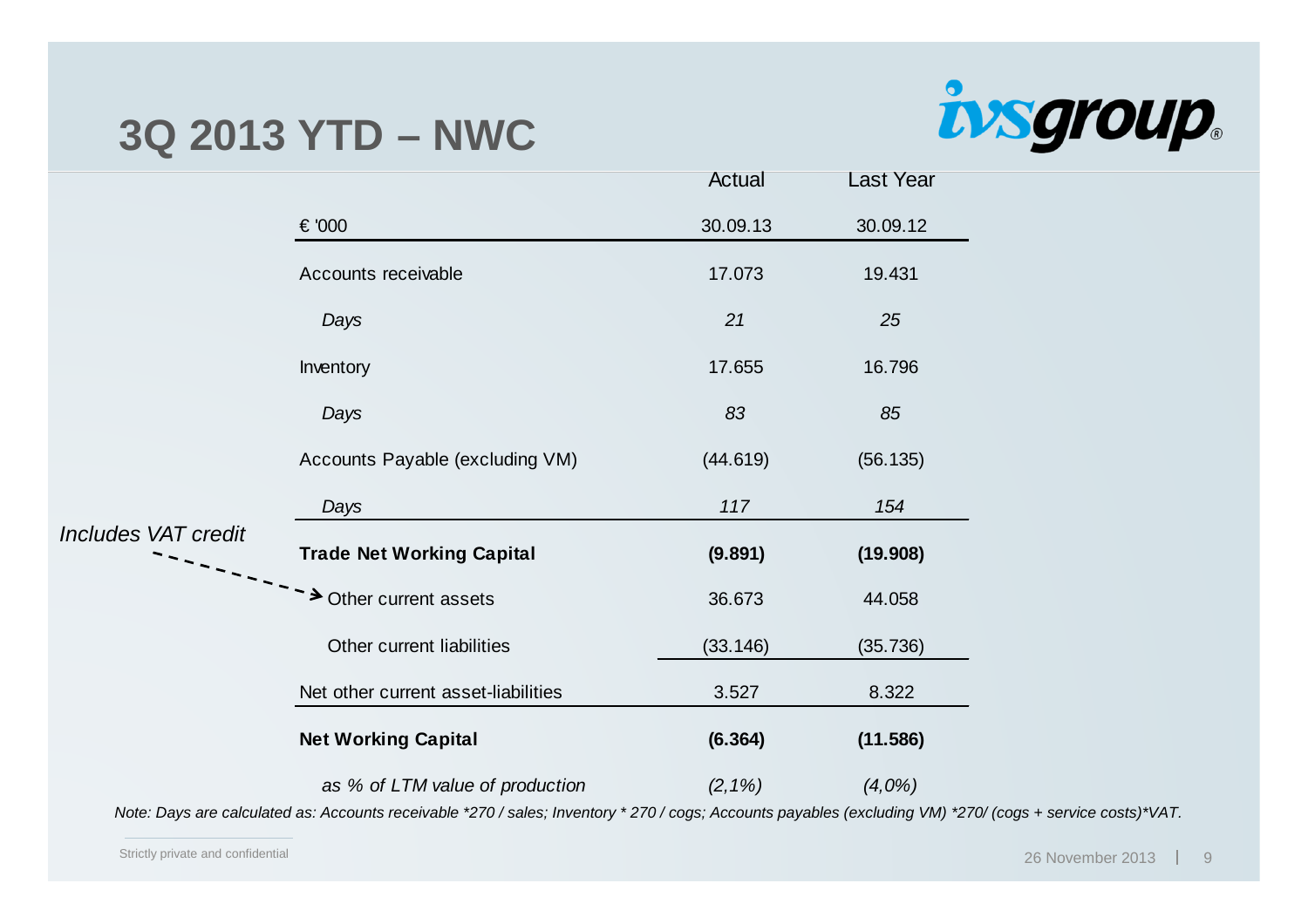#### **3Q 2013 YTD – NFP**



Net Financial Position Evolution



(1) Old bondholders' loan, held primarely by IVS partecipazioni shareholders and converted into equity at the time of the merger with Italy1, accrued interests of €8.083M were paid during 2013.

(2) Includes: +3.0M of Changes in derivatives, +1.6M of Changes in warrant fair value, -7.0 of Unpaid bond interests and others.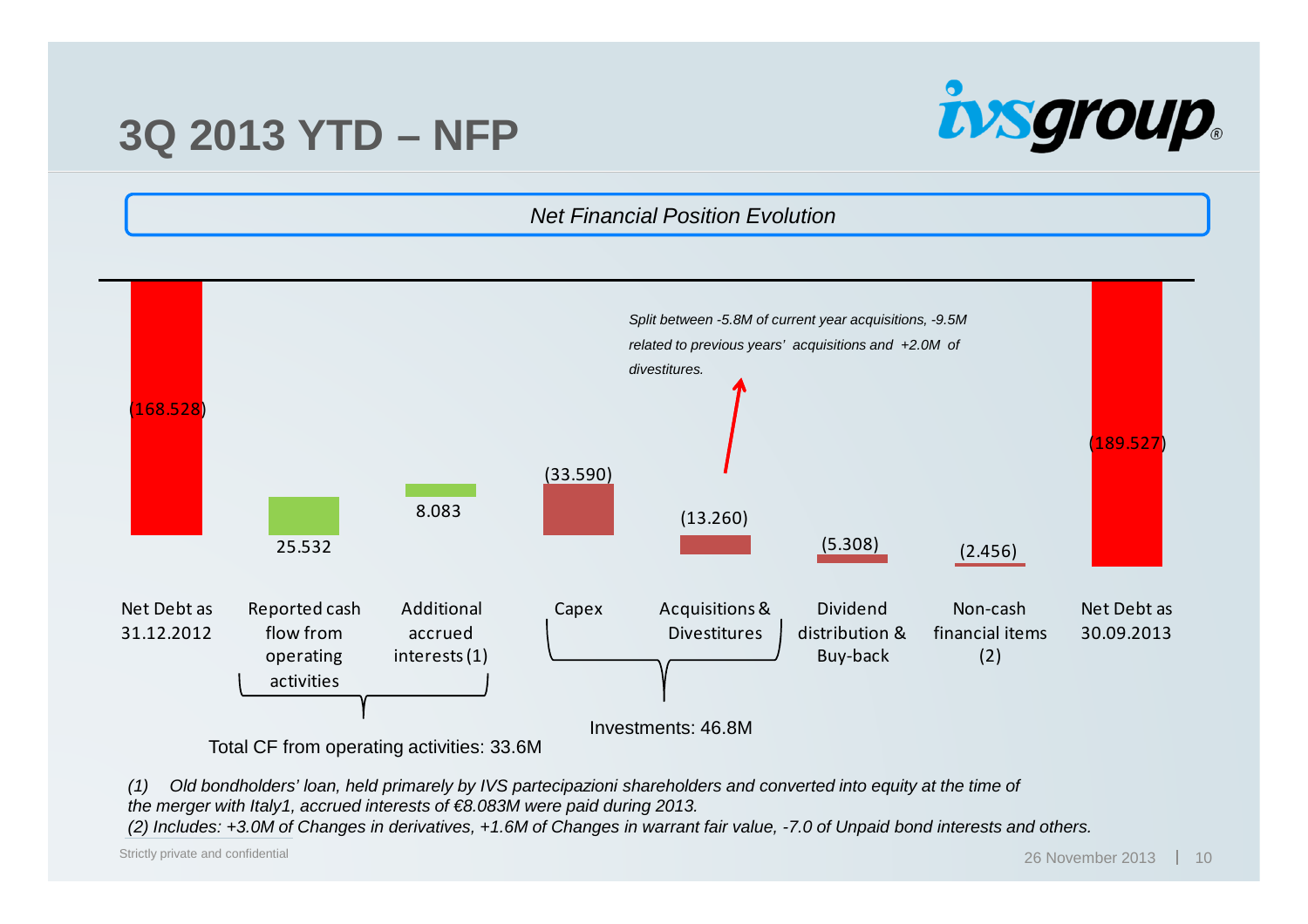

*Note: Refurbishment in 3Q YTD accounts for €4.8M. The difference between the reported number of €46,851 related to: (1) Real Estate in Spain (difference between €979 and €4,272) and (2) Divestitures for €2,045*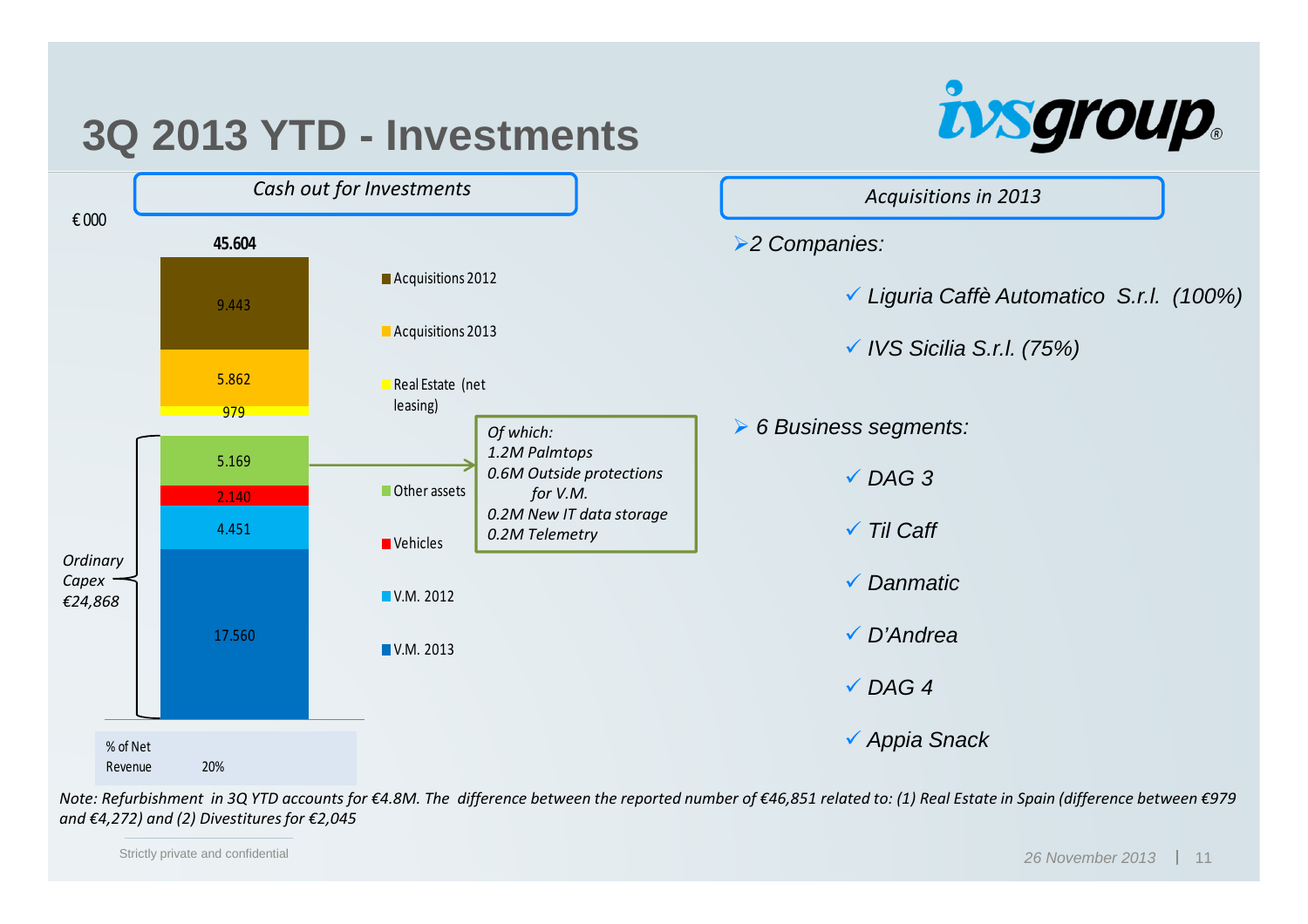## **3Q 2013 – Decision on Capex: Evolution**

 $\triangleright$ This anslysis does not include payment for capex of previous years